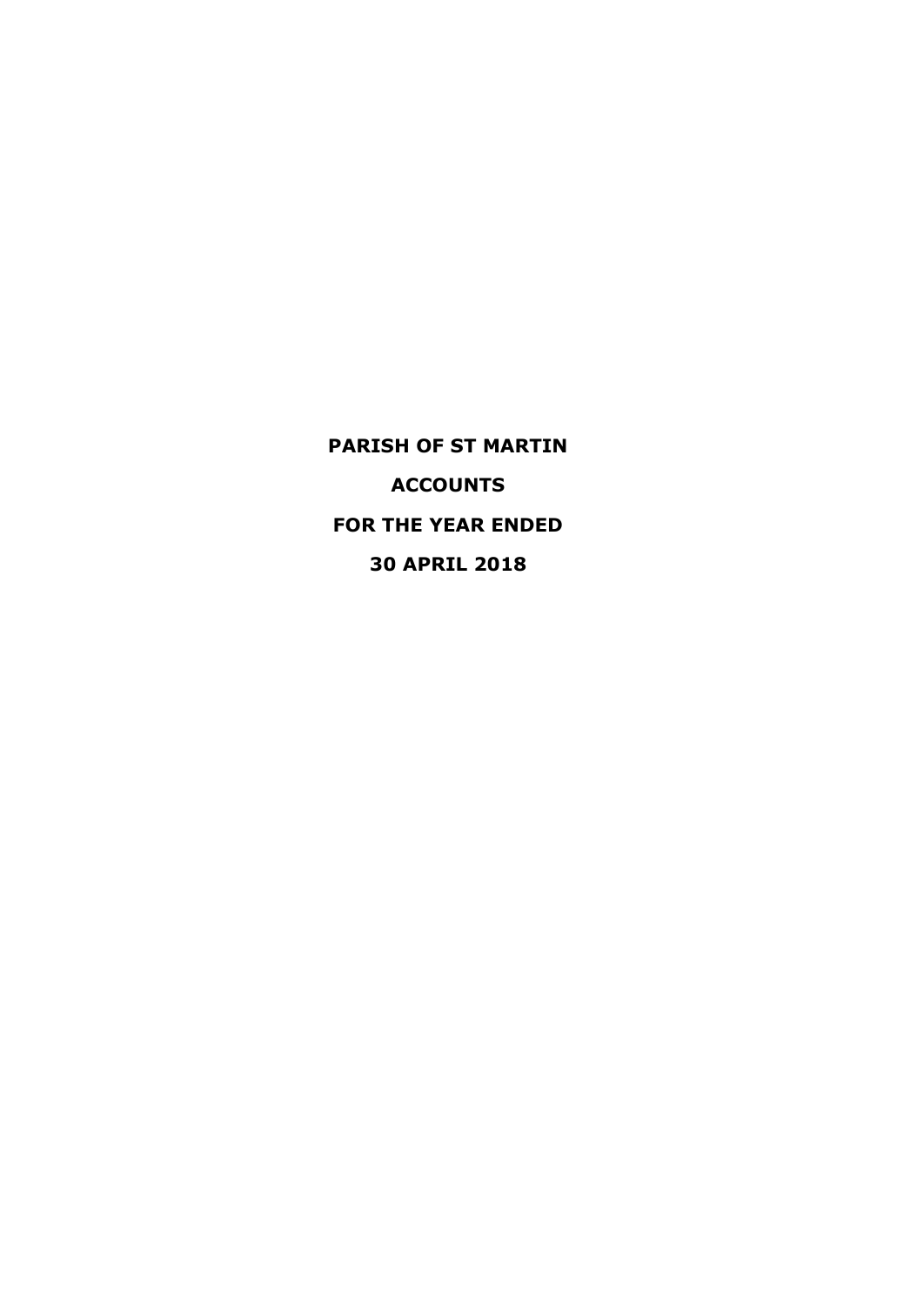# **INDEX TO THE ACCOUNTS**

# **FOR THE YEAR ENDED 30 APRIL 2018**

# **Page**

| Independent Auditor's Report            |               | 1/2  |
|-----------------------------------------|---------------|------|
| Summary of Balances                     |               | 3    |
| Summary of Capital Balances and Funding |               | 4    |
| General Account                         | - Income      | 5    |
|                                         | - Expenditure | 6/7  |
|                                         | - Summary     | 7    |
| Roads Account                           |               | 8    |
| Notes to the Accounts                   |               | 9/12 |
| Charitable Funds                        |               | 13   |
| Estimates - 2018/2019                   |               | 14   |
| Budget - 2018/2019                      |               | 15   |

| Parish of St Martin Sheltered Housing -<br>The "H" Trust                     | Schedule 1 |
|------------------------------------------------------------------------------|------------|
| Parish of St Martin Sheltered Housing -<br>St Martin Sheltered Housing Trust | Schedule 2 |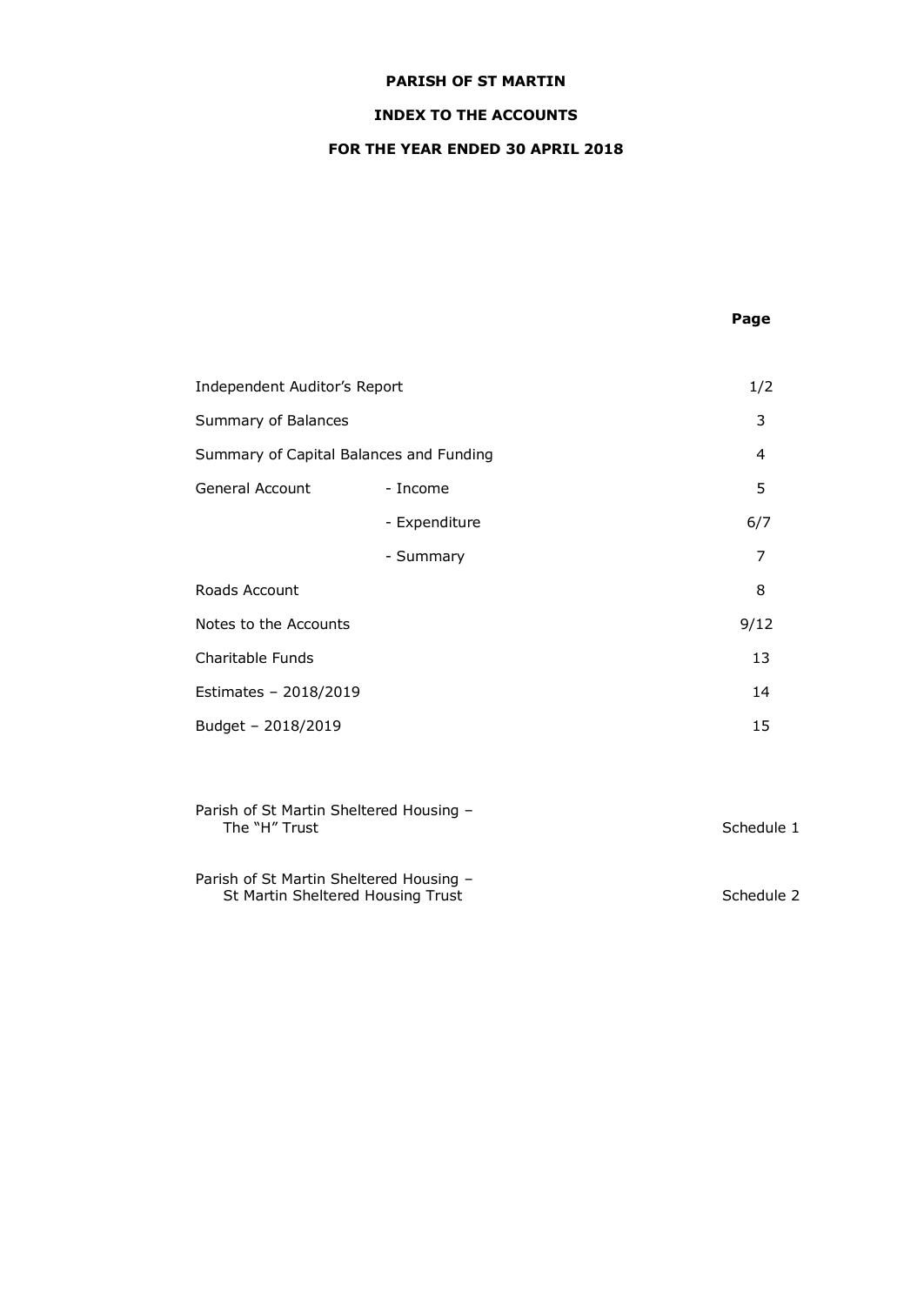

95-97 Halkett Place St. Helier, Jersey Channel Islands JE1 1BX

### **AUDITOR'S REPORT TO THE PRINCIPALS AND ELECTORS OF THE PARISH OF ST MARTIN**

## **Opinion**

We have audited the accounts of the Parish of St Martin (the "parish") for the year ended 30 April 2018 which comprise the summary of balances, the summary of capital balances and funding, the general account – income and expenditure, the Roads account and notes to the accounts, including a summary of significant accounting policies. The accounts have been prepared in accordance with the accounting policies set our therein.

In our opinion, the accounts for the year ended 30 April 2018 have been prepared in accordance with the accounting policies as set out on page 9.

#### **Basis for opinion**

We conducted our audit in accordance with International Standards on Auditing (UK) (ISAs (UK)). Our responsibilities under those standards are further described in the Auditor's responsibilities for the audit of the accounts section of our report. We are independent of the parish in accordance with the ethical requirements that are relevant to our audit of the accounts in the UK, including the FRC's [Ethical Standard,](https://library.cch.co.uk/apbes2016r1) and we have fulfilled our other ethical responsibilities in accordance with these requirements. We believe that the audit evidence we have obtained is sufficient and appropriate to provide a basis for our opinion.

# **Conclusions relating to going concern**

We have nothing to report in respect of the following matters in relation to which the ISAs (UK) require us to report to you where:

- The Connétable's use of the going concern basis of accounting in the preparation of the accounts is not appropriate; or
- The Connétable has not disclosed in the accounts any identified material uncertainties that may cast significant doubt about the parish's ability to continue to adopt the going concern basis of accounting for a period of at least twelve months from the date when the accounts are authorised for issue.

#### **Other information**

The Connétable is responsible for the other information presented with the accounts. Our opinion on the accounts does not cover the other information and we do not express any form of assurance conclusion thereon. In connection with our audit of the accounts, our responsibility is to read the other information and, in doing so, consider whether the other information is materially inconsistent with the accounts or our knowledge obtained in the audit or otherwise appears to be materially misstated. If we identify such material inconsistencies or apparent material misstatements, we are required to determine whether there is a material misstatement in the accounts or a material misstatement of the other information. If, based on the work we have performed, we conclude that there is a material misstatement of this other information, we are required to report that fact.

We have nothing to report in this regard.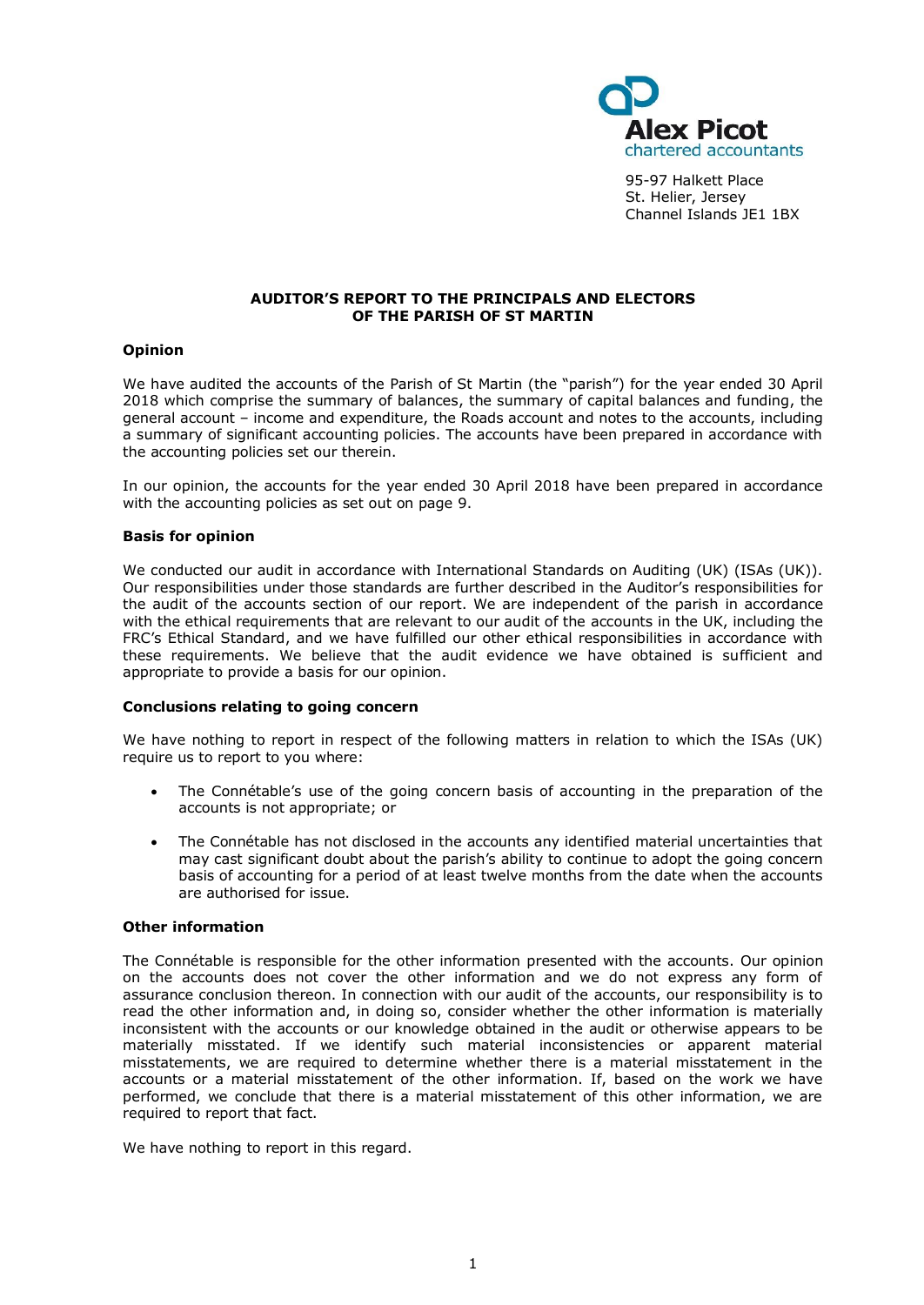

95-97 Halkett Place St. Helier, Jersey Channel Islands JE1 1BX

## **INDEPENDENT AUDITOR'S REPORT TO THE PRINCIPALS AND ELECTORS OF THE PARISH OF ST MARTIN (CONTINUED)**

## **Responsibilities of the Connétable**

The Connétable is responsible for the preparation of the accounts in accordance with applicable law and the Parish's own accounting policies. In preparing these accounts the Connétable is required to select suitable accounting policies and apply them consistently, make judgements and estimates that are reasonable and prudent and prepare the accounts on the going concern basis unless it is inappropriate to assume that the Parish will continue in operation.

The Connétable is responsible for keeping proper accounting records which show with reasonable accuracy at any time the financial position of the Parish. The Connétable, together with the Procureurs du Bien Public, is also responsible for safeguarding the assets of the Parish and hence for taking reasonable steps for the prevention and detection of fraud and other irregularities.

In preparing the accounts, the Connétable is responsible for assessing the parish's ability to continue as a going concern, disclosing, as applicable, matters related to going concern and using the going concern basis of accounting.

#### **Auditor's responsibilities for the audit of the accounts**

Our objectives are to obtain reasonable assurance about whether the accounts as a whole are free from material misstatement, whether due to fraud or error, and to issue an auditor's report that includes our opinion. Reasonable assurance is a high level of assurance, but is not a guarantee that an audit conducted in accordance with ISAs (UK) will always detect a material misstatement when it exists. Misstatements can arise from fraud or error and are considered material if, individually or in the aggregate, they could reasonably be expected to influence the economic decisions of users taken on the basis of these accounts.

This report is made solely to the principals and electors of the Parish, as a body. Our audit work has been undertaken so that we might state to the Parish's principals and electors those matters we are required to state to them in an auditor's report and for no other purpose. To the fullest extent permitted by law, we do not accept or assume responsibility to anyone other than the Parish and the principals and electors of that Parish, as a body, for our audit work, for this report, or for the opinions we have formed.

A further description of our responsibilities for the audit of the accounts is located on the Financial Reporting Council's website at: [www.frc.org.uk/auditorsresponsibilities.](http://www.frc.org.uk/auditorsresponsibilities) This description forms part of our auditor's report.

**2018 Chartered Accountants**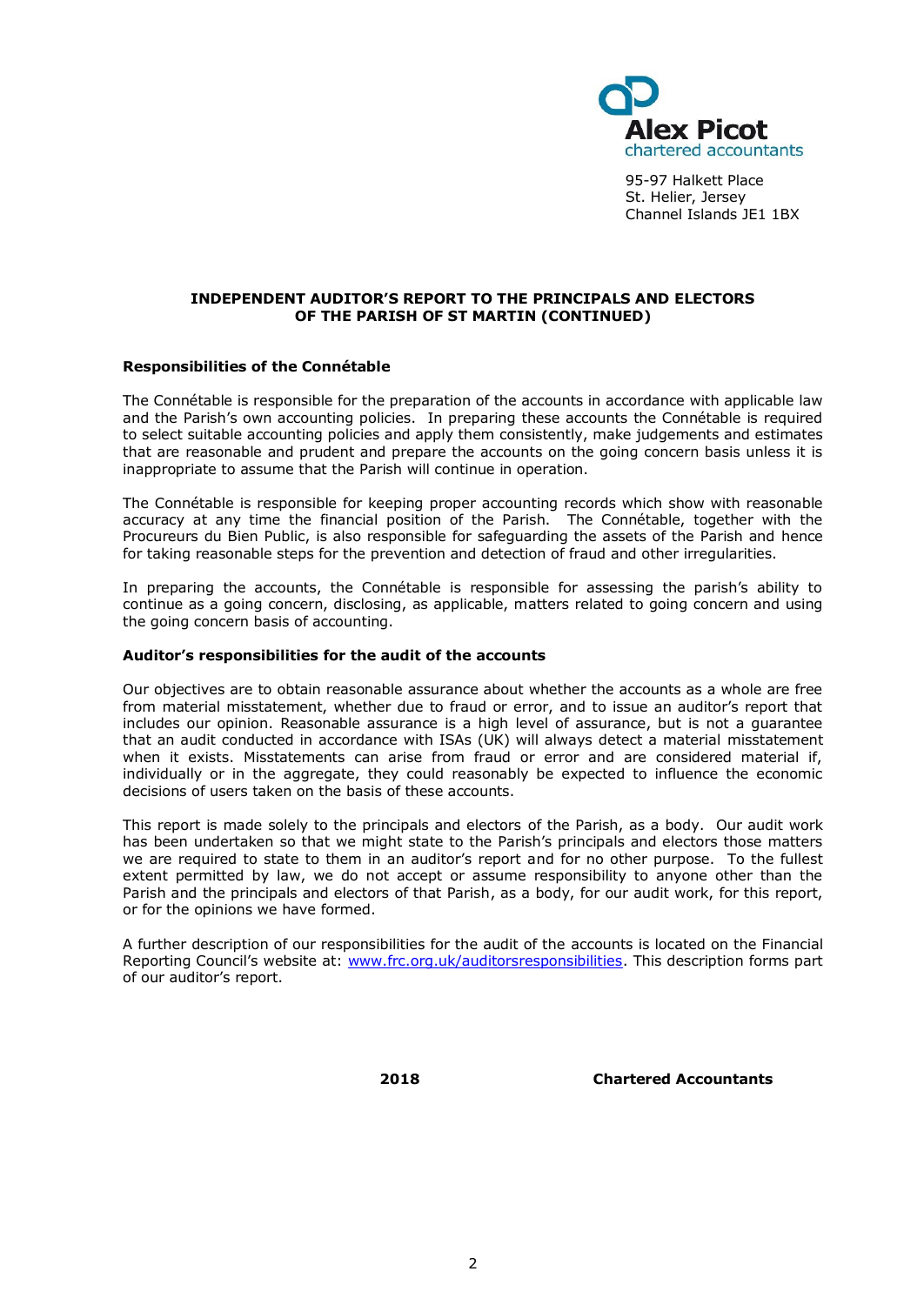## **PARISH OF ST MARTIN SUMMARY OF BALANCES AT 30 APRIL 2018**

|                                                            |             |         | 2018     |        | 2017     |
|------------------------------------------------------------|-------------|---------|----------|--------|----------|
|                                                            | <b>Note</b> | £       | £        | £      | £        |
| <b>CURRENT ASSETS</b>                                      |             |         |          |        |          |
| Loan to St Martin's School Project                         |             |         |          |        |          |
| Reserve Fund                                               |             |         | 74,249   |        |          |
| Sundry debtors and prepayments<br>Cash at bank and in hand |             |         | 8,627    |        | 7,599    |
|                                                            |             |         | 518,863  |        | 549,890  |
|                                                            |             |         | 601,739  |        | 557,489  |
| <b>CREDITORS: Amounts falling due</b>                      |             |         |          |        |          |
| within one year<br>Driving licences prepaid                |             | 7,421   |          | 13,417 |          |
| Sundry creditors and accruals                              | 5<br>6      | 136,576 |          | 91,856 |          |
|                                                            |             |         |          |        |          |
|                                                            |             |         | 143,997  |        | 105,273  |
| <b>NET CURRENT ASSETS</b>                                  |             |         | 457,742  |        | 452,216  |
| <b>CREDITORS:</b> Amounts falling due after                |             |         |          |        |          |
| more than one year                                         |             |         |          |        |          |
| Driving licences prepaid                                   | 5           |         | 26,197   |        | 21,805   |
|                                                            |             |         | £431,545 |        | £430,411 |
|                                                            |             |         |          |        |          |
| <b>BALANCES IN HAND</b>                                    |             |         |          |        |          |
| General Account (page 7)                                   |             |         | 240,548  |        | 221,897  |
| Reserve Fund                                               | 7           |         | 124,230  |        | 123,834  |
| Parish Depot Fund                                          | 8           |         | 14,988   |        | 15,271   |
| Parish Vehicle Reserve Fund                                | 8           |         | 16,950   |        | 13,950   |
| Church Projects Reserve Fund                               | 8           |         | 34,617   |        | 38,500   |
| Car Park Reserve Fund                                      | 8           |         | 212      |        | 7,860    |
| Former St Martin's School Project<br>Reserve Fund (page 4) |             |         |          |        | 9,099    |
|                                                            |             |         |          |        |          |
|                                                            |             |         | £431,545 |        | £430,411 |

|   | CONNETABLE       |
|---|------------------|
|   |                  |
| . | <b>PROCURFUR</b> |

..................................... 2018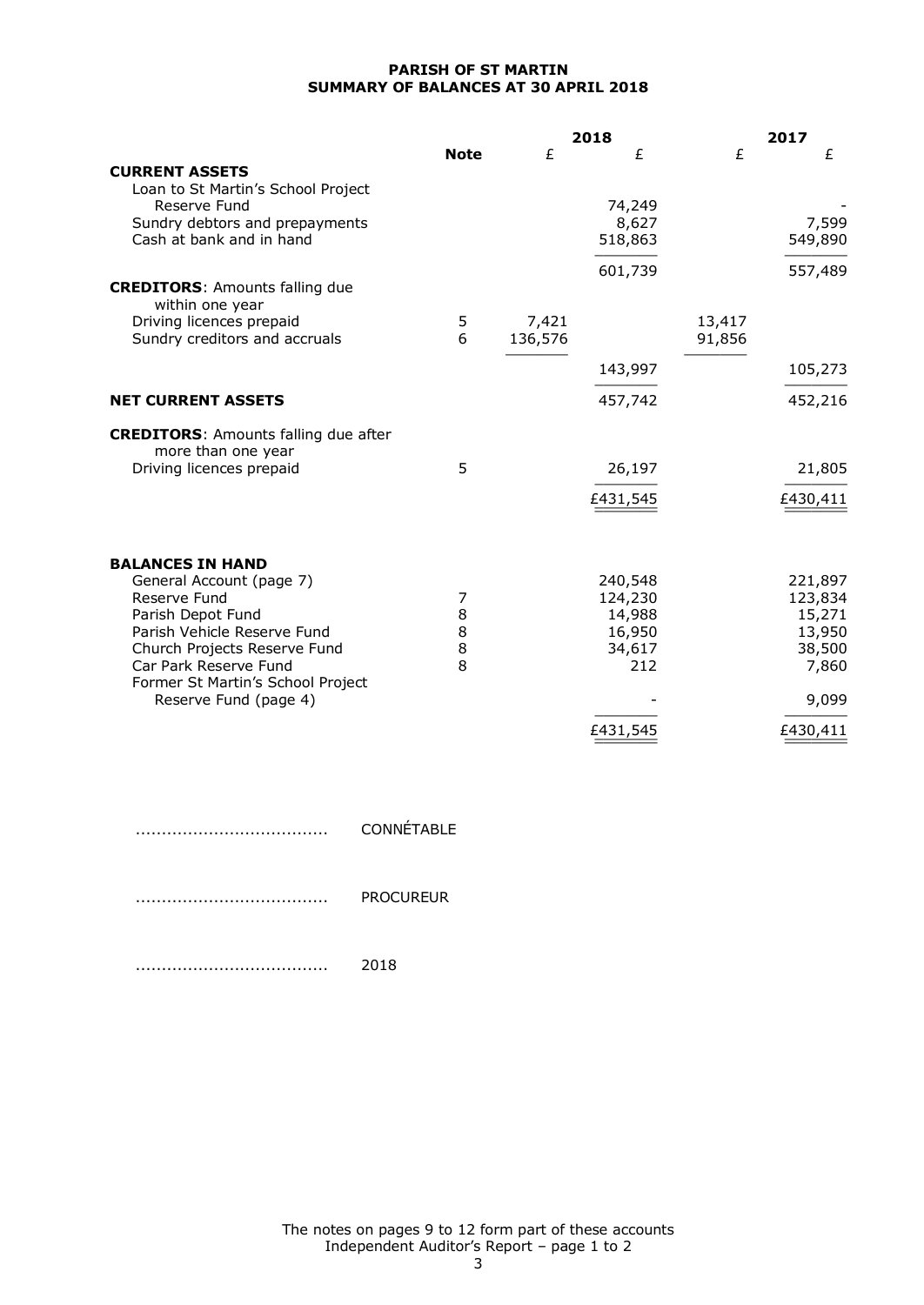## **SUMMARY OF CAPITAL BALANCES AND FUNDING**

## **AT 30 APRIL 2018**

|                                                   | 2018<br>£        | 2017<br>£        |
|---------------------------------------------------|------------------|------------------|
| <b>Rectory refurbishment</b>                      |                  |                  |
| Capital expenditure to date<br>Rental deposit     | 551,454<br>5,000 | 551,454<br>5,000 |
|                                                   | £556,454         | £556,454         |
| Loan finance<br>Rents received less running costs | 28,807           | 82,677           |
| - cumulative                                      | 222,647          | 168,777          |
| Donation                                          | 300,000          | 300,000          |
| Rental deposit                                    | 5,000            | 5,000            |
|                                                   | £556,454         | £556,454         |

| Former St Martin's School Project Reserve Fund                                                                                                                                                                                                                                       |                                                                                          |           |                                                                          |      |        |
|--------------------------------------------------------------------------------------------------------------------------------------------------------------------------------------------------------------------------------------------------------------------------------------|------------------------------------------------------------------------------------------|-----------|--------------------------------------------------------------------------|------|--------|
|                                                                                                                                                                                                                                                                                      | £                                                                                        | 2018<br>£ | £                                                                        | 2017 | £      |
| <b>Balance brought forward</b>                                                                                                                                                                                                                                                       |                                                                                          | 9,099     |                                                                          |      |        |
| <b>Receipts</b><br>Transfer from General Account (a)<br>Transfer from Reserve Fund (a)<br><b>Transfer from General Account</b><br><b>Education Department contribution</b><br>Rent received                                                                                          | 36,000<br>25,200                                                                         |           | 19,350<br>21,231<br>36,000<br>10,000<br>18,568                           |      |        |
| Total receipts                                                                                                                                                                                                                                                                       | 61,200                                                                                   |           | 105,149                                                                  |      |        |
| <b>Expenditure</b><br>Cleaning and maintenance<br>Heat, light and water<br>Insurance<br>Finance and legal fees<br>Project management fees<br>Architectural, Planning and Professional fees<br>Investigation works<br>Maison Scolaithe (refurbishment and repairs)<br>Sundry expenses | 1,245<br>2,170<br>2,196<br>3,050<br>30,095<br>92,339<br>7,002<br>5,773<br>678<br>144,548 |           | 1,623<br>1,176<br>2,218<br>2,500<br>34,600<br>31,112<br>22,821<br>96,050 |      |        |
| Loan from Parish of St Martin                                                                                                                                                                                                                                                        |                                                                                          | 74,249    |                                                                          |      |        |
| <b>Balance carried forward</b>                                                                                                                                                                                                                                                       |                                                                                          | £         |                                                                          |      | £9,099 |

(a) These transfers were agreed at the Parish Assembly on 16 June 2016.

The notes on pages 9 to 12 form part of these accounts Independent Auditor's Report – page 1 to 2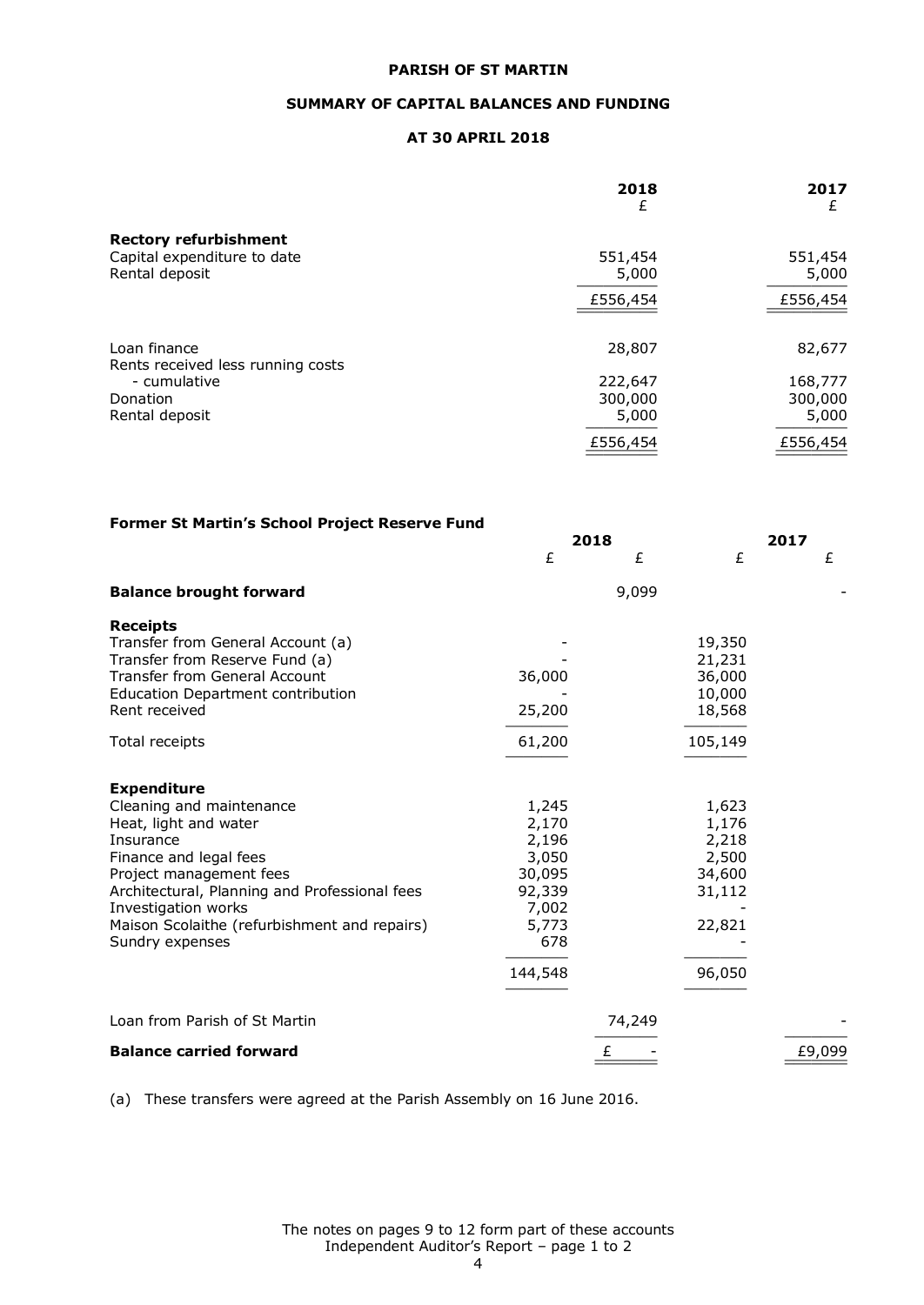# **GENERAL ACCOUNT - INCOME**

# **FOR THE YEAR ENDED 30 APRIL 2018**

|                                                                                                                                                         |             |                                         | 2018     | 2017                                      |          |
|---------------------------------------------------------------------------------------------------------------------------------------------------------|-------------|-----------------------------------------|----------|-------------------------------------------|----------|
|                                                                                                                                                         | <b>Note</b> | £                                       | £        | £                                         | £        |
| <b>2017 RATE</b><br>52,769,696 quarters assessed at 1.22p per quarter<br>(2016 - 52,568,912 at 1.22p per quarter)                                       |             |                                         | 643,791  |                                           | 641,341  |
| Add: Surcharges made                                                                                                                                    |             |                                         | 3,023    |                                           | 2,431    |
| Less: Adjustments and non-recoverables<br>Unpaid balances                                                                                               | 2           | (165)<br>390                            |          | 925<br>634                                |          |
|                                                                                                                                                         |             |                                         | (225)    |                                           | (1, 559) |
| <b>TOTAL RATES RECEIVED</b>                                                                                                                             |             |                                         | 646,589  |                                           | 642,213  |
| <b>SUNDRY INCOME</b><br>Rates arrears (net of refunds and<br>collection charges)<br>Rental income<br>Speeding fines<br>Deposit interest<br>Other income | 3           | 953<br>37,466<br>1,200<br>230<br>22,520 |          | 2,085<br>38,448<br>1,965<br>171<br>13,493 |          |
|                                                                                                                                                         |             |                                         | 62,369   |                                           | 56,162   |
| <b>TOTAL INCOME FOR THE YEAR</b>                                                                                                                        |             |                                         | £708,958 |                                           | £698,375 |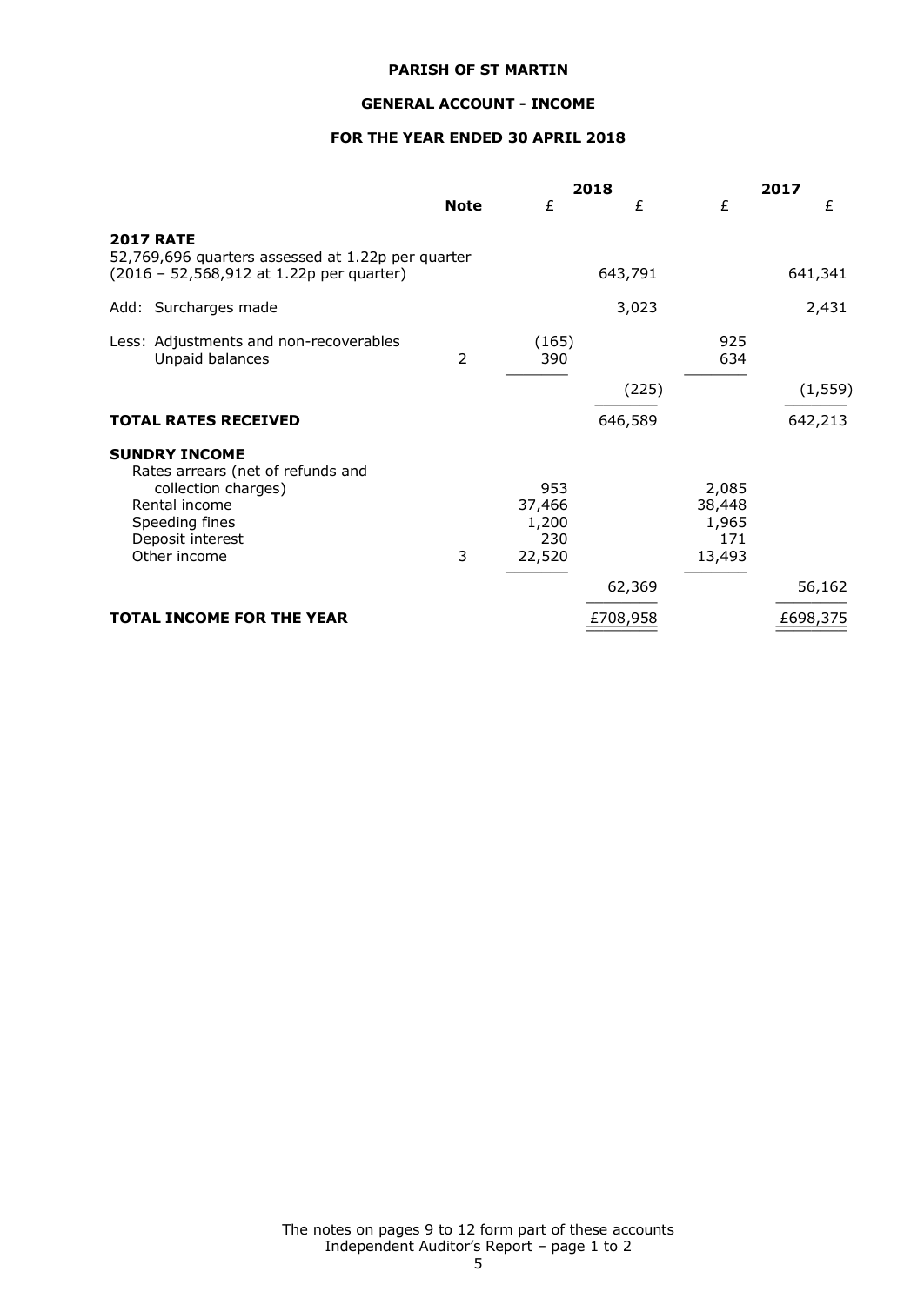# **GENERAL ACCOUNT - EXPENDITURE**

# **FOR THE YEAR ENDED 30 APRIL 2018**

|                                                                               | <b>Estimates</b> | <b>Actual</b> | <b>Actual</b> |
|-------------------------------------------------------------------------------|------------------|---------------|---------------|
|                                                                               | 2018             | 2018          | 2017          |
| <b>Note</b>                                                                   | £                | £             | £             |
| <b>ADMINISTRATION:</b>                                                        |                  |               |               |
| Telephone and postage                                                         | 7,000            | 6,733         | 6,610         |
| Advertising, printing and stationery                                          | 12,000           | 10,381        | 10,107        |
| Computer expenses                                                             | 12,000           | 4,328         | 25,126        |
| Comité des Connétables                                                        | 6,635            | 6,635         | 6,250         |
| Sundry expenses                                                               | 6,665            | 6,859         | 4,151         |
|                                                                               | 44,300           | 34,936        | 52,244        |
|                                                                               |                  |               |               |
| <b>SALARIES, PENSIONS AND FEES:</b><br>Salaries, pensions and social security | 141,700          | 141,865       | 127,135       |
| Assessment Committee                                                          | 2,750            | 2,750         | 2,750         |
| Professional fees                                                             | 11,250           | 18,073        | 7,770         |
| Audit fee                                                                     | 5,800            | 6,100         | 5,800         |
| <b>Etat Civil</b>                                                             | 350              | 138           | 156           |
|                                                                               | 161,850          | 168,926       | 143,611       |
|                                                                               |                  |               |               |
| <b>TRESOR:</b><br>Wages, repairs and maintenance                              | 41,000           | 40,132        | 44,807        |
|                                                                               |                  |               |               |
| <b>RECTOR'S ACCOMMODATION ENTITLEMENT</b>                                     | 15,000           | 15,000        | 15,000        |
| <b>CHARITABLE GRANTS</b><br>4                                                 | 7,000            | 7,000         | 7,000         |
|                                                                               |                  |               |               |
| <b>ROADS ACCOUNT</b> (page 8)                                                 | 100,000          | 113,468       | 92,978        |
| <b>REFUSE COLLECTION</b>                                                      | 112,600          | 111,401       | 106,201       |
|                                                                               |                  |               |               |
| <b>STREET LIGHTING</b>                                                        | 450              | 340           | 402           |
| <b>MAINTENANCE OF PROPERTIES:</b>                                             |                  |               |               |
| - Public Hall - Upkeep                                                        | 15,100           | 14,613        | 14,124        |
| - Public Hall - Interior and exterior maintenance                             | 20,000           | 17,829        | 16,859        |
| - Other properties                                                            | 16,000           | 15,308        | 22,424        |
| - Village Green/Pavilion                                                      | 5,000            | 5,541         | 4,243         |
| - Car Park maintenance                                                        | 1,200            | 455           | 1,790         |
|                                                                               | 57,300           | 53,746        | 59,440        |
|                                                                               |                  |               |               |
| <b>HONORARY POLICE:</b>                                                       |                  |               |               |
| Operational                                                                   | 23,550           | 16,482        | 17,162        |
| Support                                                                       | 15,450           | 11,376        | 16,086        |
| Capital                                                                       | 2,000            |               | 878           |
|                                                                               | 41,000           | 27,858        | 34,126        |
|                                                                               |                  |               |               |
| Balance carried forward                                                       | 580,500          | 572,807       | 555,809       |

The notes on pages 9 to 12 form part of these accounts Independent Auditor's Report – page 1 to 2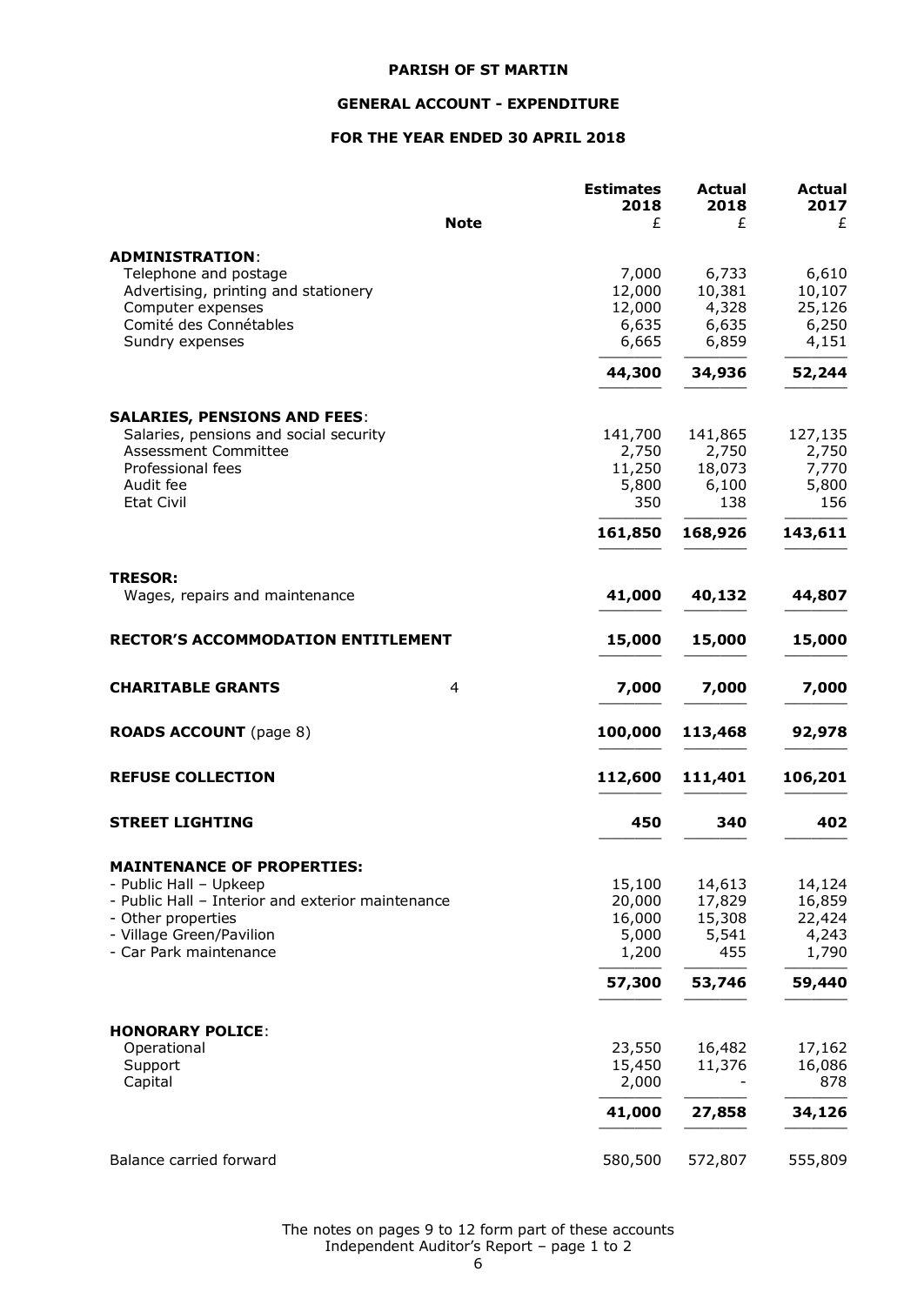# **GENERAL ACCOUNT – EXPENDITURE (CONTINUED)**

# **FOR THE YEAR ENDED 30 APRIL 2018**

|                                                                                                                                                                                                                                        | <b>Estimates</b><br>2018<br>£                            | <b>Actual</b><br>2018<br>£                               | <b>Actual</b><br>2017<br>£                              |
|----------------------------------------------------------------------------------------------------------------------------------------------------------------------------------------------------------------------------------------|----------------------------------------------------------|----------------------------------------------------------|---------------------------------------------------------|
| Balance brought forward                                                                                                                                                                                                                | 580,500                                                  | 572,807                                                  | 555,809                                                 |
| <b>RESERVE FUND</b> -allocation for future major expenditure<br>Depot and Barn Reserve Fund<br>Car Park Reserve Fund<br>Parish Vehicles Reserve Fund<br>Church Projects Reserve Fund<br>Former St Martin's School Project Reserve Fund | 30,000<br>21,000<br>3,000<br>13,500<br>36,000<br>103,500 | 30,000<br>21,000<br>3,000<br>13,500<br>36,000<br>103,500 | 20,000<br>21,000<br>5,000<br>13,500<br>36,000<br>95,500 |
| TOTAL EXPENDITURE EXCLUDING SPECIAL VOTES                                                                                                                                                                                              | 684,000                                                  | 676,307                                                  | 651,309                                                 |
| <b>SPECIAL VOTES:</b><br>Youth Centre worker<br>Parish in Bloom<br><b>Battle of Flowers</b><br>Senior Citizens Christmas Fund<br>Petangue terrain shelter                                                                              | 12,000<br>500<br>1,000<br>500<br>14,000                  | 12,000<br>500<br>1,000<br>500<br>14,000                  | 12,000<br>500<br>1,000<br>500<br>1,500<br>15,500        |
| <b>TOTAL EXPENDITURE FOR THE YEAR</b>                                                                                                                                                                                                  | £698,000                                                 | £690,307                                                 | £666,809                                                |

# **GENERAL ACCOUNT SUMMARY**

|                                                                             | £        | £         |
|-----------------------------------------------------------------------------|----------|-----------|
| <b>INCOME</b> (page 5)                                                      | 708,958  | 698,375   |
| <b>EXPENDITURE</b> (pages $6 - 7$ )                                         | 690,307  | 666,809   |
| <b>EXCESS OF INCOME FOR THE YEAR</b>                                        | 18,651   | 31,566    |
| ADD: BALANCE IN HAND AT THE BEGINNING<br><b>OF THE YEAR</b>                 | 221,897  | 209,681   |
| <b>TRANSFER TO FORMER ST MARTIN'S SCHOOL</b><br><b>PROJECT RESERVE FUND</b> |          | (19, 350) |
| <b>BALANCE IN HAND AT THE END OF THE YEAR</b>                               | £240,548 | £221,897  |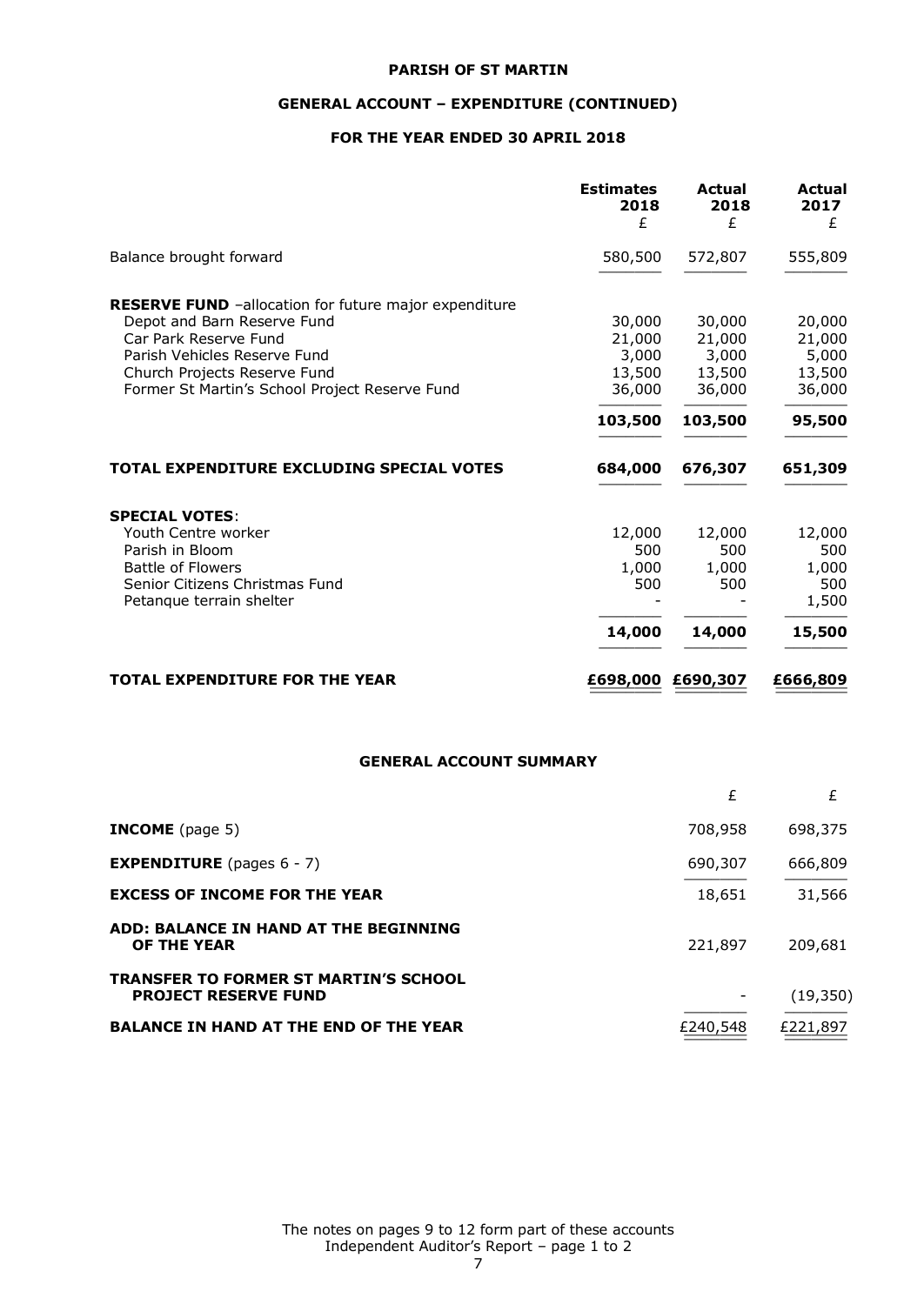# **ROADS ACCOUNT**

# **FOR THE YEAR ENDED 30 APRIL 2018**

|                                                                                                                       | <b>Note</b> |                        | 2018                        |                        | 2017                       |
|-----------------------------------------------------------------------------------------------------------------------|-------------|------------------------|-----------------------------|------------------------|----------------------------|
| <b>EXPENDITURE</b>                                                                                                    |             | £                      | £                           | £                      | £                          |
| Resurfacing and re-instatement of roads<br>Other expenditure (including drains expenditure)<br>Road cleaning contract |             |                        | 107,544<br>16,093<br>20,966 |                        | 46,968<br>45,290<br>28,085 |
|                                                                                                                       |             |                        | 144,603                     |                        | 120,343                    |
| Less: <b>INCOME</b>                                                                                                   |             |                        |                             |                        |                            |
| <b>PERMITS AND LICENCES</b>                                                                                           |             |                        |                             |                        |                            |
| Driving licences<br>Firearm certificates<br>Scaffolding permits                                                       | 5           | 22,311<br>1,171<br>100 |                             | 19,548<br>1,312<br>250 |                            |
|                                                                                                                       |             | 23,582                 |                             | 21,110                 |                            |
| <b>FINES</b> - proportion retained by the Parish                                                                      |             | 7,253                  |                             | 5,255                  |                            |
| <b>SUNDRY INCOME</b>                                                                                                  |             | 300                    |                             | 1,000                  |                            |
|                                                                                                                       |             |                        | 31,135                      |                        | 27,365                     |
| <b>NET EXPENDITURE FOR THE YEAR</b><br>Charged to General Account (page 6)                                            |             |                        | £113,468                    |                        | £92,978                    |
| <b>ESTIMATE</b>                                                                                                       |             |                        | £100,000                    |                        | £100,000                   |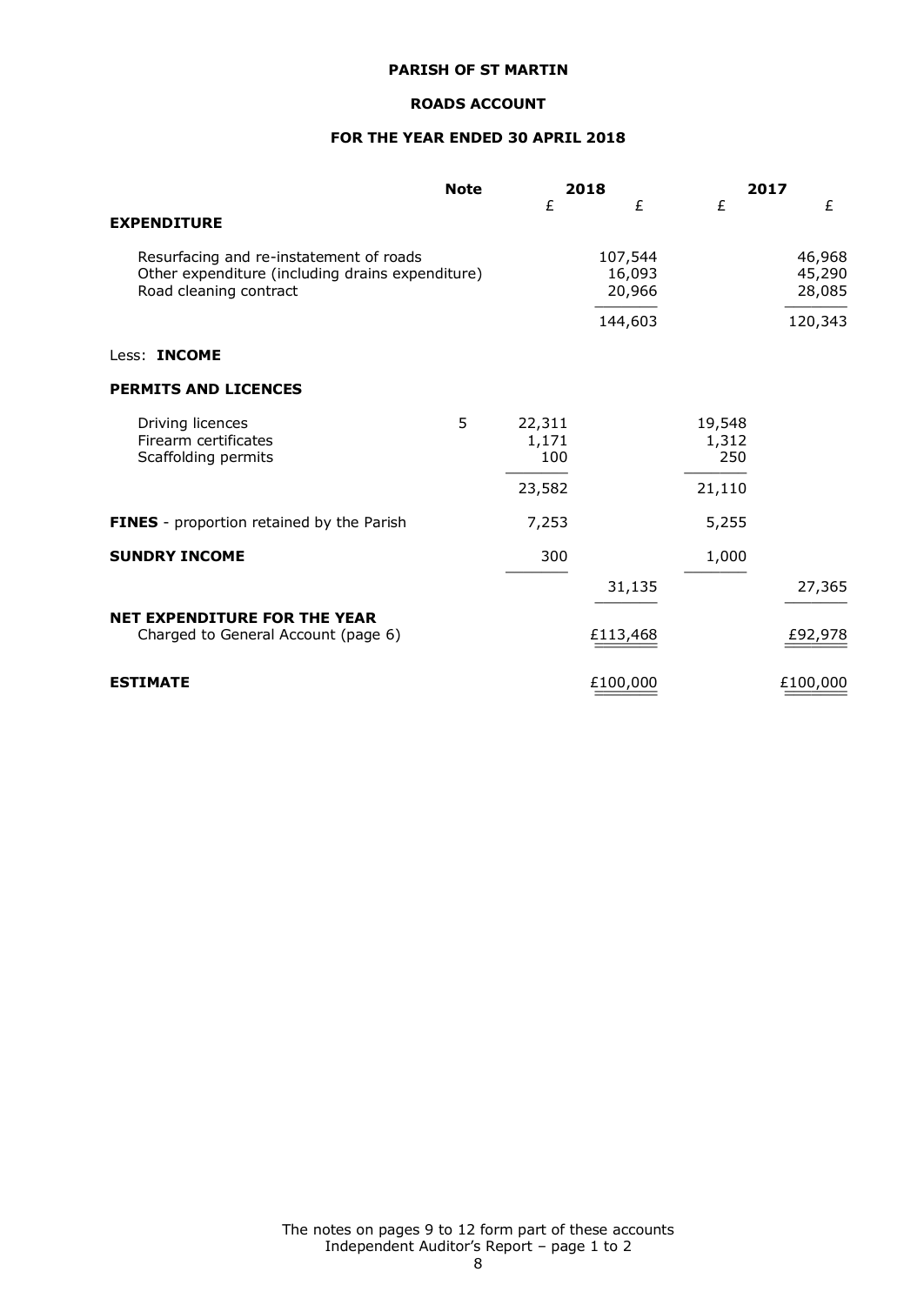#### **NOTES TO THE ACCOUNTS**

#### **FOR THE YEAR ENDED 30 APRIL 2018**

#### 1. **ACCOUNTING POLICIES**

#### 1.1 **Basis of accounting**

The accounts have been prepared under the historical cost convention and in accordance with accounting principles selected by the Parish.

### 1.2 **Fixed assets**

Land and buildings owned by the Parish are not reflected in the balance sheet but are listed in Note 9. No depreciation is provided on buildings and the cost of repairs and maintenance, where appropriate, is charged to the General Account in the year of expenditure.

Motor vehicles and Furniture, fittings & equipment are charged to the General Account in the year of acquisition.

### 1.3 **Income**

All income is brought into account on a receipts basis except:-

- Income from driving licences is apportioned over the period of the licence.
- Rental income is accounted for on an accruals basis.

#### 1.4 **Expenditure**

All expenditure is accounted for on an accruals basis.

#### 1.5 **Reserve Fund**

The Reserve Funds have been established to equalise the effect of exceptional expenses over successive years.

## 2. **UNPAID BALANCES**

|                                                | 2018  | 2017  |
|------------------------------------------------|-------|-------|
| Balance of recoverable rates                   | £390  | £634  |
| Percentage of total (adjusted) cash receivable | 0.06% | 0.10% |

## 3. **OTHER INCOME**

|                                              | £       |         |
|----------------------------------------------|---------|---------|
| Dog licences (less stray dog expenditure)    | 2,883   | 2,483   |
| Hire of Public Hall                          | 1,404   | 1,574   |
| Property investigations                      | 2,169   | 2,566   |
| Sunday trading permits                       | 1,010   | 1,020   |
| Sundry receipts                              | 428     | 450     |
| Fees for the administration of the Sheltered |         |         |
| Housing and H Trust                          | 8,100   | 5,400   |
| States of Jersey ex-gratia payment           | 6,526   |         |
|                                              | £22,520 | £13,493 |

**2018 2017**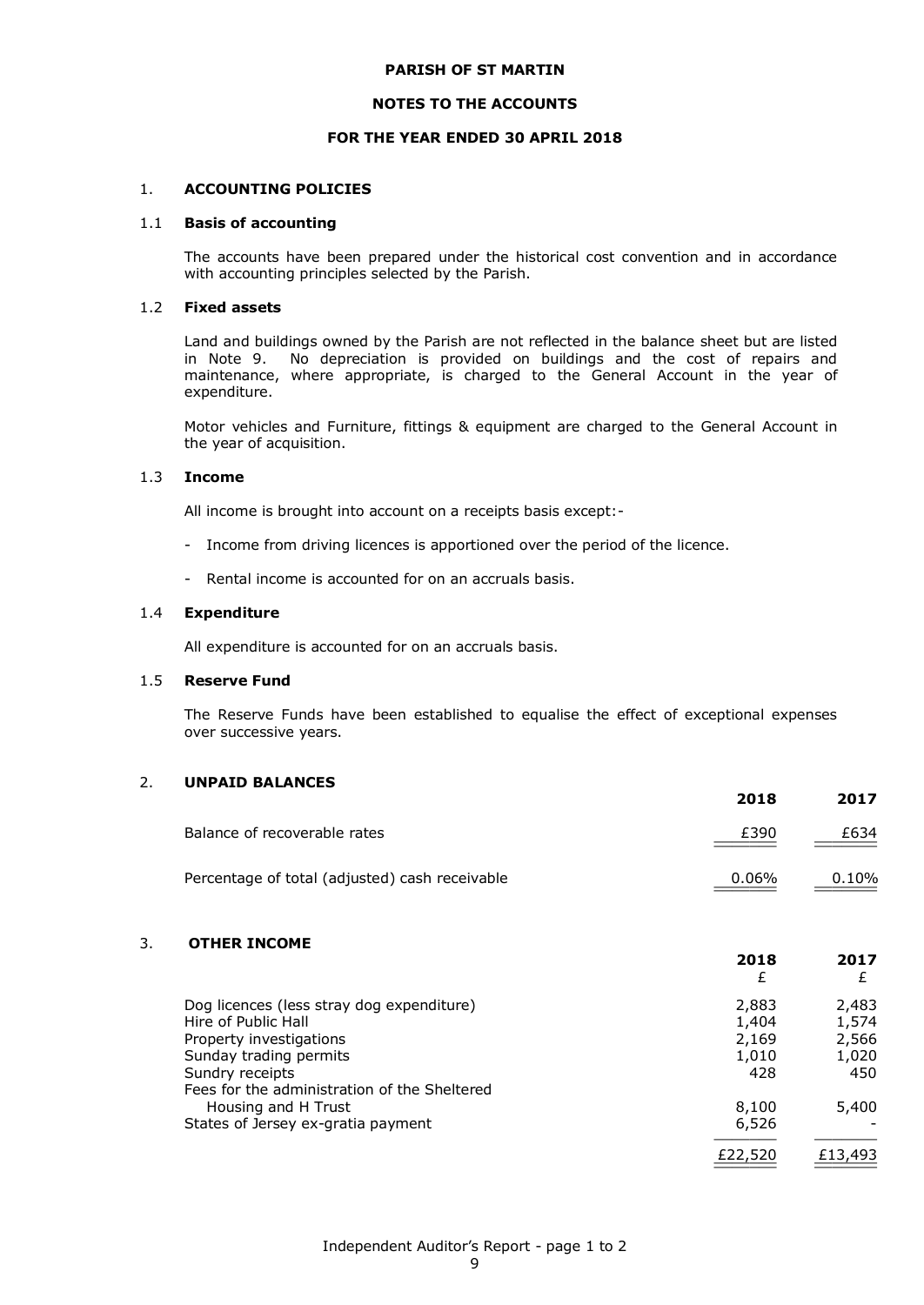# **NOTES TO THE ACCOUNTS (CONTINUED)**

# **FOR THE YEAR ENDED 30 APRIL 2018**

### 4. **CHARITABLE GRANTS**

|                                                                   | 2018<br>£ | 2017<br>£ |
|-------------------------------------------------------------------|-----------|-----------|
|                                                                   |           |           |
| Headway                                                           | 500       | 500       |
| Jersey Age Concern                                                | 500       | 500       |
| Jersey Association of Carers                                      | 500       | 500       |
| The Samaritans (Jersey)                                           |           | 500       |
| Motor Neurone Disease Association (Jersey)                        | 500       | 500       |
| <b>CLIC Sargent</b>                                               | 500       | 500       |
| Jersey Mencap                                                     | 500       |           |
| Jersey Stroke Association                                         |           | 500       |
| Diabetes Jersey                                                   |           | 500       |
| Jersey Riding for Disabled                                        | 500       | 500       |
| Jersey Multiple Sclerosis Society                                 | 500       | 500       |
| Parkinson's Disease Society in the United Kingdom - Jersey Branch | 500       |           |
| Jersey Association for Spina Bifida and Hydrocephalus             |           | 500       |
| Silkworth Lodge                                                   | 500       | 500       |
| Mind Jersey                                                       | 500       |           |
| Les Amis                                                          | 500       | 500       |
| Jersey Cheshire Homes                                             | 500       | 500       |
| Jersey Alzheimers Association                                     | 500       |           |
|                                                                   | £7,000    | £7,000    |
|                                                                   |           |           |

# 5. **DRIVING LICENCES**

|                                                          | 2018            |                  |                  | 2017             |
|----------------------------------------------------------|-----------------|------------------|------------------|------------------|
|                                                          | £               | £                | £                | £                |
| Total receipts<br>Add: Deferred income brought forward   |                 | 20,707<br>35,222 |                  | 10,859<br>43,911 |
| Deferred income carried forward<br>Less:                 |                 | 55,929           |                  | 54,770           |
| - Due within one year<br>- Due within two to eight years | 7,421<br>26,197 |                  | 13,417<br>21,805 |                  |
|                                                          |                 | 33,618           |                  | 35,222           |
| Driving licence income for the year                      |                 | £22,311          |                  | £19,548          |

# 6. **CREDITORS**

|                  | 2018     | 2017    |
|------------------|----------|---------|
| Sundry creditors | £136,576 | £91,856 |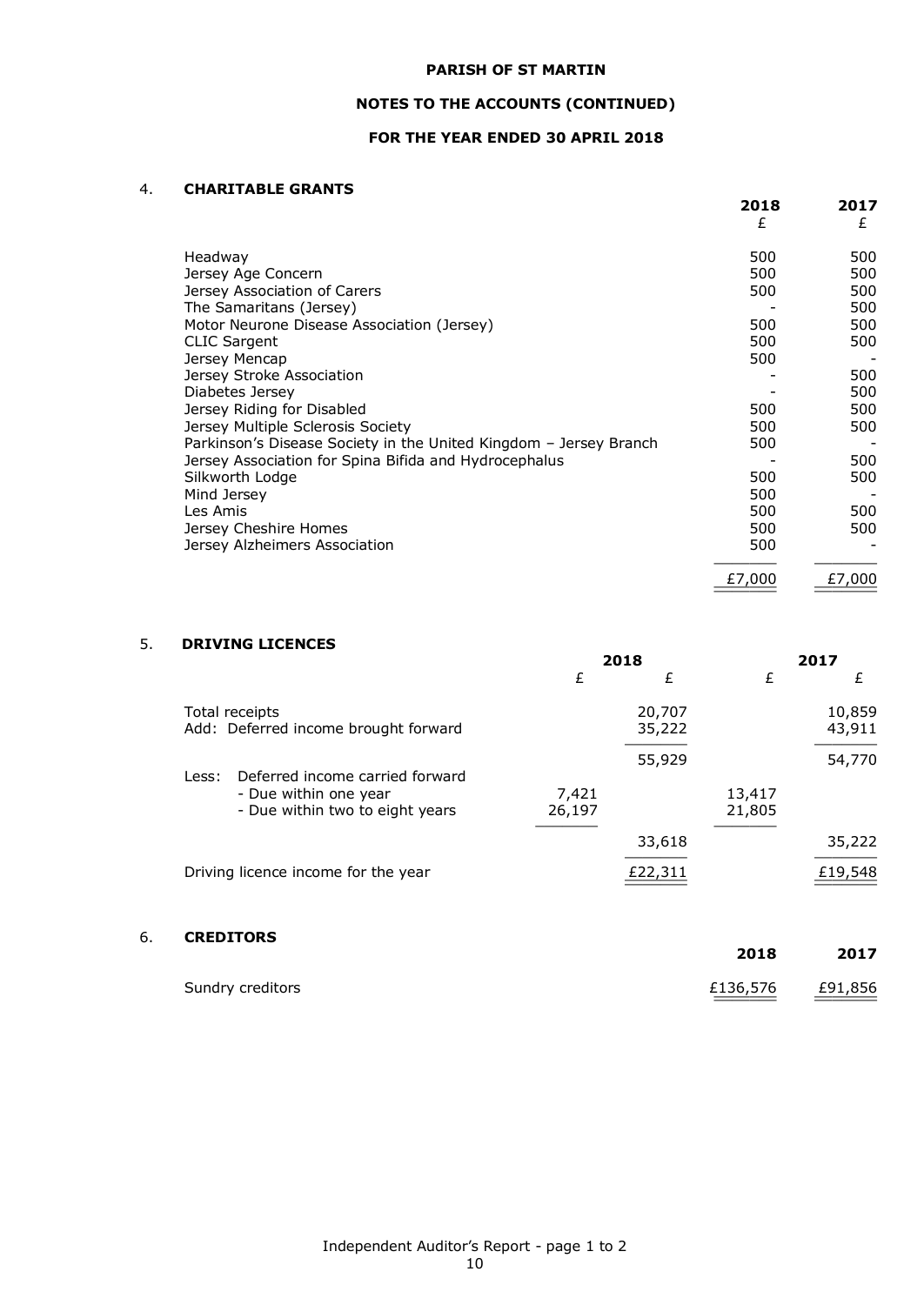### **NOTES TO THE ACCOUNTS (CONTINUED)**

### **FOR THE YEAR ENDED 30 APRIL 2018**

### 7. **RESERVE FUND**

| Balance at 1 May 2017<br>Add: Bank deposit interest | 123,834<br>396 |
|-----------------------------------------------------|----------------|
| Balance at 30 April 2018                            | £124,230       |

## 8. **OTHER RESERVE FUNDS**

|                                                                              | Parish<br>Depot &<br><b>Barn</b><br>£ | Parish<br><b>Vehicle</b> | Church<br><b>Projects</b>     | Car<br><b>Park</b><br>£      |
|------------------------------------------------------------------------------|---------------------------------------|--------------------------|-------------------------------|------------------------------|
| Balance at 1 May 2017<br><b>Transfer from General Account</b><br>Expenditure | 15,271<br>30,000<br>(30, 283)         | 13,950<br>3,000          | 38,500<br>13,500<br>(17, 383) | 7,860<br>21,000<br>(28, 648) |
| At 30 April 2018                                                             | £14,988                               | £16,950                  | £34,617                       | £212                         |

#### 9. **PARISH PROPERTIES**

Properties owned by the Parish are:

The Parish Church The Parish Rectory, coach house and garage St Martin's Public Hall La Retraite à l'Est La Retraite à l'Ouest The Parish Depot Field 388 The Village Green Pavilion Former St Martin's School Maison Scolaithe

### 10. **GOODS AND SERVICES TAX**

Part 4 of the Goods and Services Tax (Jersey) Law 2007 relates to the Public Sector and interprets "parish" as any of the 12 parishes of Jersey. The Parish, as a public authority, has special treatment under Regulation 5 of the Goods and Services Tax (Jersey) Regulations 2007. This determines the detail of the application of the Law to the 12 parishes of Jersey. In particular a parish is required to be registered for Goods and Services Tax (GST).

GST does not apply to the supply of goods and services by a parish, being a supply that is not in the course of or furtherance of a business. Most of the income is from rates received and is not derived from business activities. Article 53 of the Law requires any GST paid by the parish to be refunded if it is incurred on supplies or importations that were not for business purpose.

In summary, GST will not be charged by the Parish on the supply of goods and services connected with regulatory functions but GST charges will apply where the parish provides goods and services in competition with commercial concerns.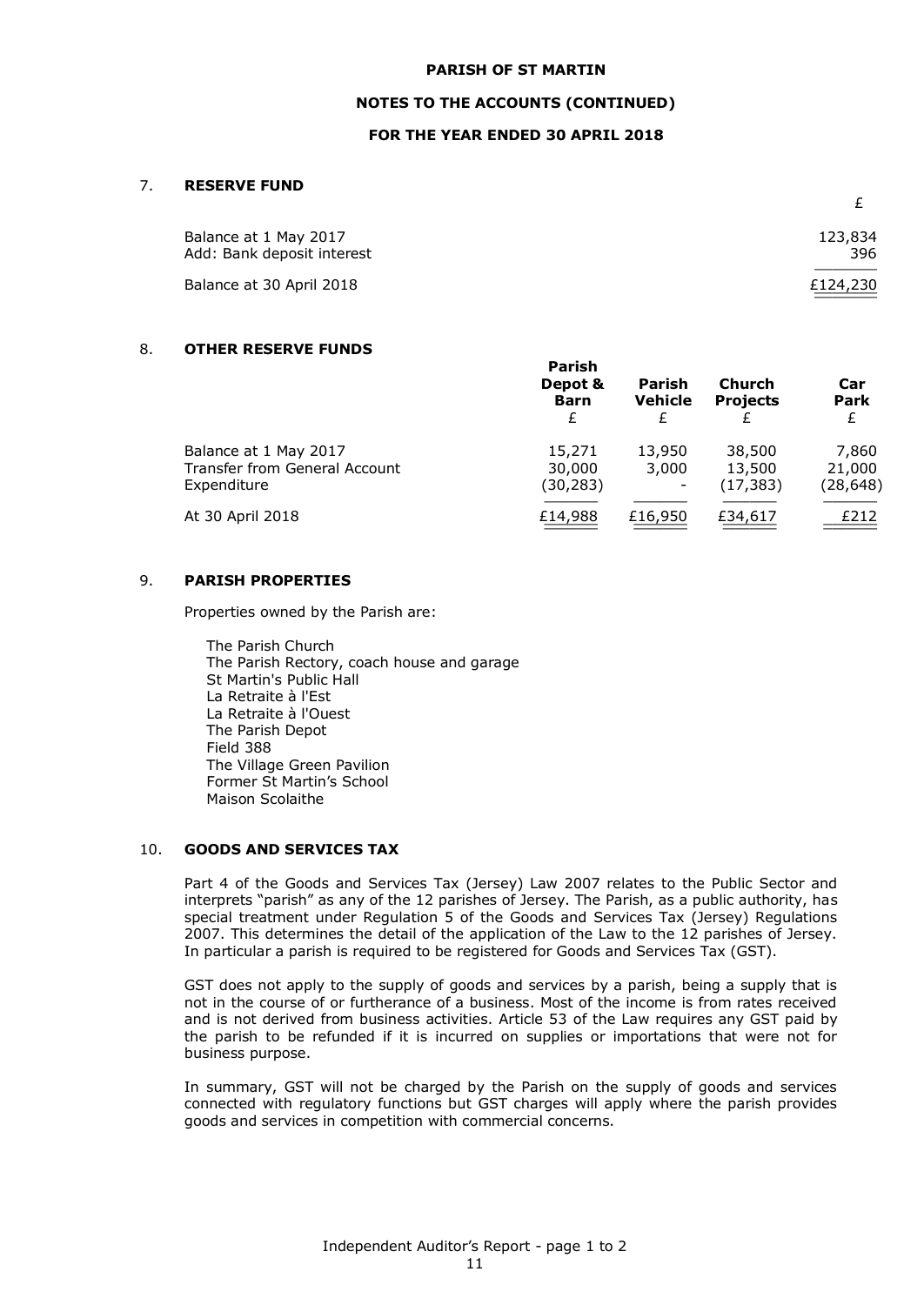## **NOTES TO THE ACCOUNTS (CONTINUED)**

# **FOR THE YEAR ENDED 30 APRIL 2018**

# 11. **PENSION COSTS**

Certain employees of the Parish are members of the Public Employees Pension Fund ('PEPF'), which includes the Public Employees Contributory Retirement Scheme ('PECRS') and a career average revalued earnings (CARE) section known as the Public Employees' Pension Scheme (PEPS). The PECRS, whilst a final salary scheme, is not a conventional defined benefit scheme as the employer is not responsible for meeting any ongoing deficiency in the scheme. The PEPS is a career average revalued earnings scheme, but is not a conventional defined benefit scheme as the employer is not responsible for meeting any past service deficiency in the scheme. The pension funds are therefore accounted for as defined contribution schemes.

Since 1 January 2016 all new employees have been admitted into PEPS. Existing employees in the PECRS will transfer into PEPS on 1 January 2019 with the exception of members who are within 7 years of their normal retirement age on 31 December 2018 who will have the option to remain in PECRS. Contributions to the Scheme are at the rate of:

- 13.6% of salary in respect of each employee who is a member of the PECRS.
- 16% of pensionable earnings in respect of each employee who is an active member of the PEPS.

Salaries and wages include pension contributions for staff amounting to  $£18,885$  (2017: £18,509).

The Parish also has a liability to meet its share of the pre-1987 debt of the PECRS, as do all participating employers. This arose from the restructuring of the PECRS arrangements with effect from 1 January 1988. The PECRS Council of Management formally determined the pre-1987 liability in September 2005 and in January 2006 the Parish was advised of the repayment schedule to meet the liability, which was deemed to have taken effect from January 2002. The PECRS actuary advised that the Parish's share of the liability was to be serviced by the payment of a monthly sum, starting in February 2006 and continuing until December 2083. The monthly sum, which includes repayment of interest, was £210 from January 2016 and was increased to £222 from January 2017, is an amount calculated by the actuary, but approximating changes in pay of the PECRS membership.

It is the Parish's accounting policy not to account for fixed assets or long-term liabilities. Therefore the above mentioned gross pension liability for the pre-1987 debt and the related charge have not been recorded in the accounts at 30 April 2018. The Parish has agreed to meet this liability through an established repayment schedule, which would be in place even if the Parish has no participating members at the time. Under this schedule, payments made including interest incurred will be charged to the General Account in the year they are paid. In view of the agreed schedule the Constable and Procurers believe that the Parish is able to continue to meet all of its obligations as they fall due. Under the agreed scheme the Parish has the option to repay the full liability at any time.

## 12. **CONTINGENT LIABILITY**

The contingent liability relates to the IT States Computer Link. In the event of a claim the Parish is liable for the first £4,161 of the cost of the claim.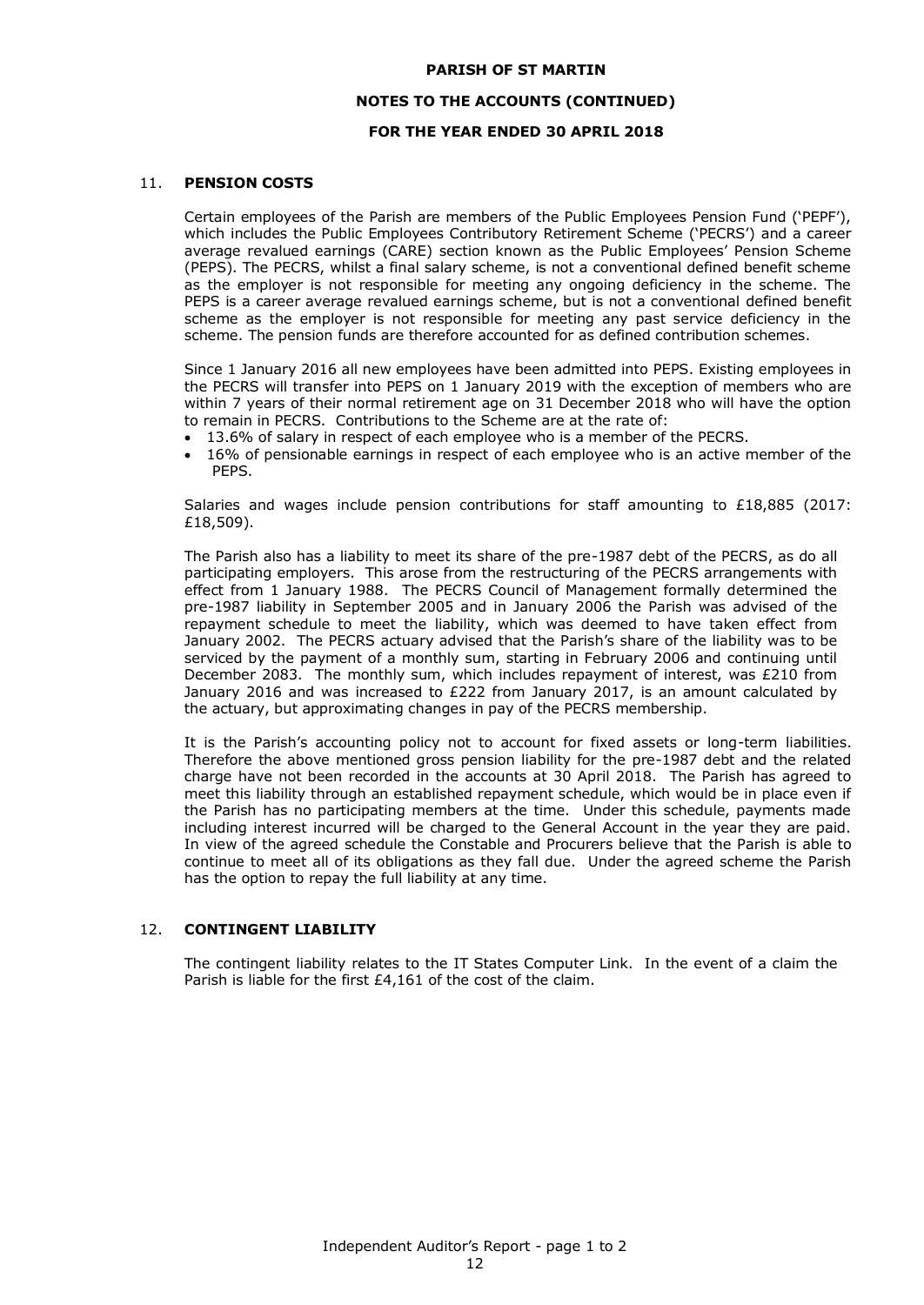# **CHARITABLE FUNDS**

## **FOR THE YEAR ENDING 30 APRIL 2018**

|                         | 2018    | 2017    |
|-------------------------|---------|---------|
| <b>TOTAL FUNDS HELD</b> | £59,255 | £59,360 |

The above balance of £59,255 represents the total of the following Charitable Funds:

- Don Barreau
- Don Bisson
- Don Gruchy
- Clos des Pauvres
- Westaway

Parishioners facing financial hardship may apply for assistance from the above charitable funds.

Please contact the Parish Secretary for further details.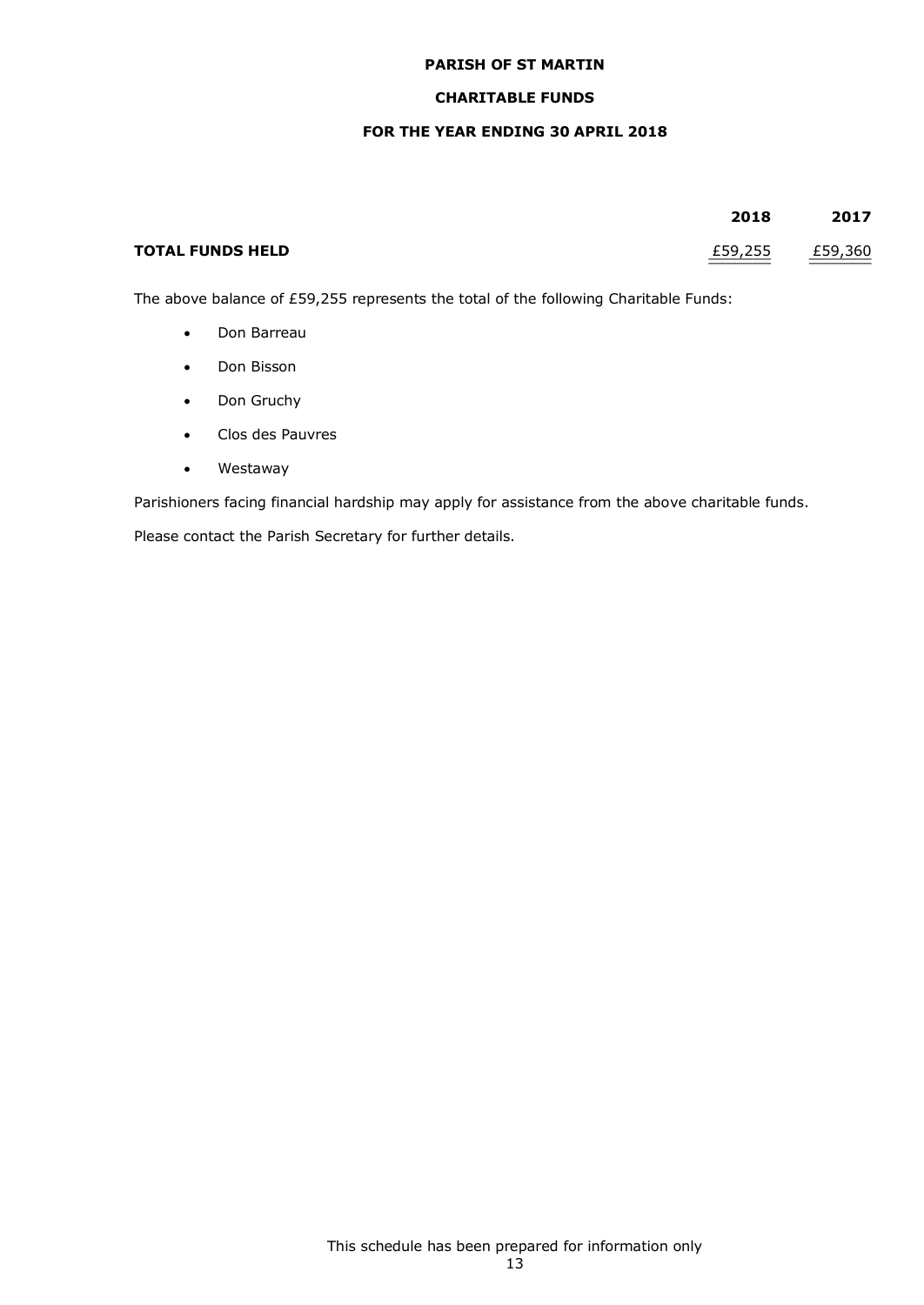## **PARISH OF ST MARTIN GENERAL ACCOUNT - ESTIMATES FOR THE YEAR ENDING 30 APRIL 2019**

| <b>Estimates</b><br>2017/18 | Actual<br>2017/18 |                                                                                   | <b>Estimates</b><br>2018/19 |
|-----------------------------|-------------------|-----------------------------------------------------------------------------------|-----------------------------|
| £                           | £                 |                                                                                   | £                           |
|                             |                   | <b>ADMINISTRATION</b>                                                             |                             |
| 7,000                       | 6,733             | Telephone and postage                                                             | 7,000                       |
| 9,000<br>3,000              | 7,701<br>2,680    | Advertising<br>Printing and stationery                                            | 8,000<br>3,000              |
|                             |                   | Connetable's allowance                                                            | 1,000                       |
| 12,000                      | 4,328             | Computer expenses                                                                 | 11,000                      |
| 6,635<br>6,665              | 6,635<br>6,859    | Comité des Connétables                                                            | 7,265<br>7,000              |
|                             |                   | Sundry expenses                                                                   |                             |
| 44,300                      | 34,936            |                                                                                   | 44,265                      |
|                             |                   | <b>SALARIES, PENSIONS AND FEES</b>                                                |                             |
| 141,700<br>2,750            | 141,865<br>2,750  | Salaries, pensions and social security<br>Assessment Committee                    | 155,000<br>2,750            |
| 11,250                      | 18,073            | Professional and legal fees                                                       | 12,000                      |
| 5,800                       | 6,100             | Audit fee                                                                         | 6,100                       |
| 350                         | 138               | <b>Etat Civil</b>                                                                 | 250                         |
| 161,850                     | 168,926           |                                                                                   | 176,100                     |
| 41,000                      | 40,132            | <b>TRESOR</b> Wages, repairs and maintenance                                      | 41,500                      |
| 15,000                      | 15,000            | <b>RECTOR'S ACCOMMODATION ENTITLEMENT</b>                                         | 15,000                      |
| 7,000                       | 7,000             | <b>CHARITABLE GRANTS</b>                                                          | 7,000                       |
| 100,000                     | 113,468           | <b>ROADS ACCOUNT</b>                                                              | 120,000                     |
| 112,600                     | 111,401           | <b>REFUSE COLLECTION</b>                                                          | 118,500                     |
| 450                         | 340               | <b>STREET LIGHTING</b>                                                            | 350                         |
|                             |                   | <b>MAINTENANCE OF PROPERTIES</b>                                                  |                             |
| 15,100                      | 14,613            | Public Hall upkeep                                                                | 15,300                      |
| 20,000<br>16,000            | 17,829<br>15,308  | Public Hall - Interior and exterior maintenance<br>Other properties and equipment | 5,000<br>16,500             |
| 5,000                       | 5,541             | Village Green                                                                     | 12,000                      |
| 1,200                       | 455               | Car Park maintenance                                                              |                             |
| 57,300                      | 53,746            |                                                                                   | 48,800                      |
|                             |                   | <b>HONORARY POLICE</b>                                                            |                             |
| 23,550                      | 16,482            | Operational                                                                       | 23,500                      |
| 15,450                      | 11,376            | Support                                                                           | 16,000                      |
| 2,000                       |                   | Capital - equipment                                                               | 2,000                       |
| 41,000                      | 27,858            |                                                                                   | 41,500                      |
|                             |                   | <b>RESERVE FUNDS</b>                                                              |                             |
| 30,000                      | 30,000            | Depot and Barn Reserve Fund                                                       | 36,000                      |
| 21,000<br>3,000             | 21,000<br>3,000   | Car Park Reserve Fund<br>Parish Vehicles Reserve Fund                             | 3,000                       |
| 13,500                      | 13,500            | Church Projects Reserve Fund                                                      | 18,000                      |
| 36,000                      | 36,000            | Former St Martin's School Project Reserve Fund                                    | 36,000                      |
| 103,500                     | 103,500           |                                                                                   | 93,000                      |
| 684,000                     | 676,307           | <b>EXPENDITURE EXCLUDING SPECIAL VOTES</b>                                        | 706,015                     |
|                             |                   | <b>SPECIAL VOTE</b>                                                               |                             |
| 12,000<br>500               | 12,000<br>500     | Youth Centre Worker<br>Parish in Bloom                                            | 12,000<br>500               |
| 1,000                       | 1,000             | <b>Battle of Flowers</b>                                                          | 1,000                       |
| 500                         | 500               | Senior Citizens Christmas Fund                                                    | 1,500                       |
| 14,000                      | 14,000            |                                                                                   | 15,000                      |
| £698,000                    | £690,307          | <b>TOTAL EXPENDITURE FOR THE YEAR</b>                                             | £721,015                    |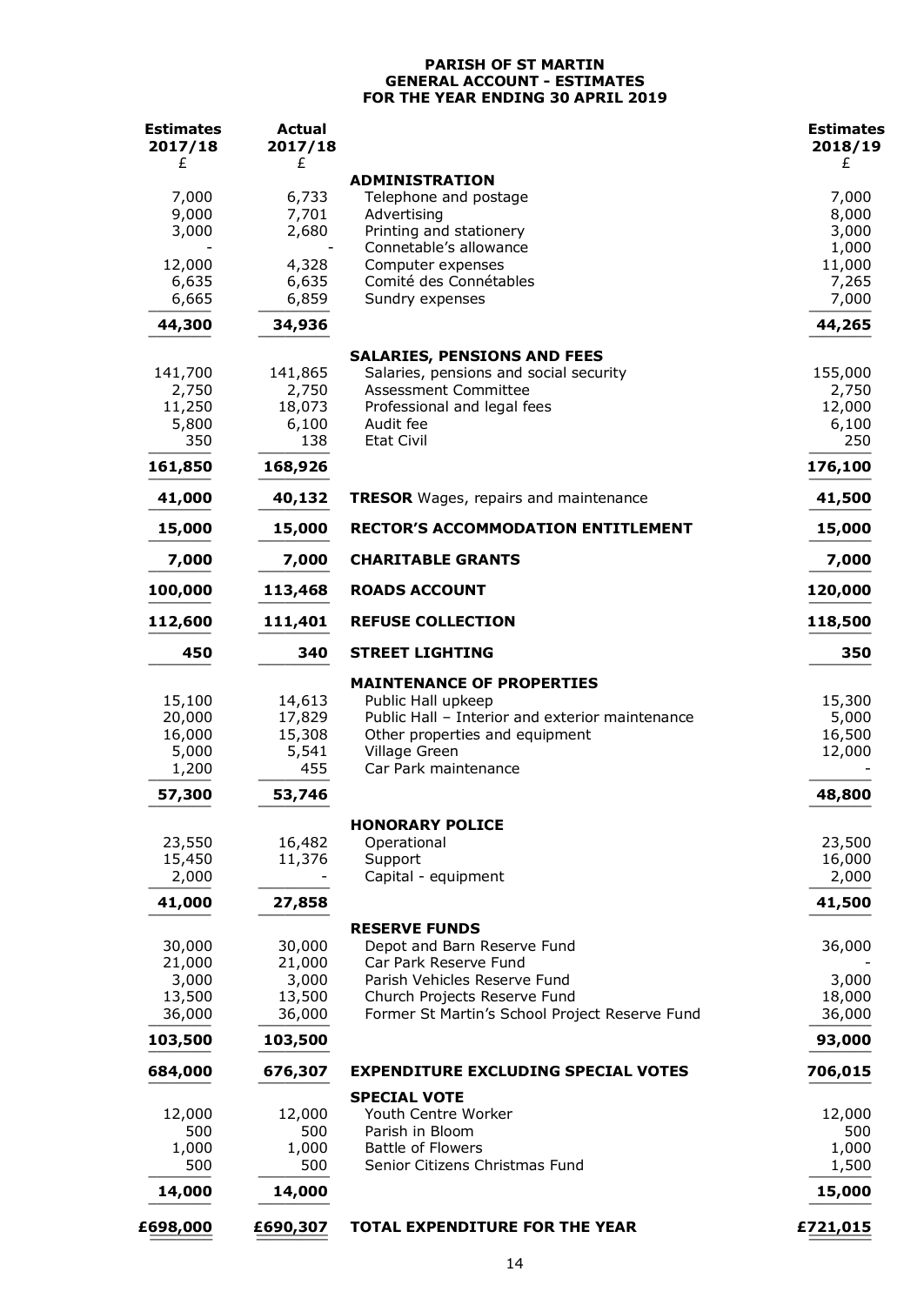#### **BUDGET – 2018/2019**

| <b>2018 RATE</b>                                  | 1.22p    | 1.23                                   | 1.24p      |
|---------------------------------------------------|----------|----------------------------------------|------------|
| <b>ESTIMATED SUNDRY INCOME</b>                    | 58,500   | 58,500                                 | 58,500     |
| <b>Less: ESTIMATED EXPENDITURE</b>                |          | $(721, 015)$ $(721, 015)$              | (721, 015) |
| PROVISION FOR RATES NOT COLLECTED                 | (2,000)  | (2,000)                                | (2,000)    |
|                                                   |          | $(664, 515)$ $(664, 515)$ $(664, 515)$ |            |
| 2018 Parish Rate                                  |          |                                        |            |
| 53,903,088 quarters at: 1.22p<br>1.23p<br>1.24p   | 657,618  | 663,008                                | 668,398    |
| NOTIONAL (DEFICIT)/SURPLUS<br><b>FOR THE YEAR</b> | (6, 897) | (1,507)                                | 3,883      |
| <b>Add: BALANCE BROUGHT FORWARD</b>               | 240,548  | 240,548                                | 240,548    |
| <b>NOTIONAL BALANCE AT 30 APRIL 2019</b>          | £233,651 | £239,041                               | £244,431   |

Note:

0.01p per Quarter = £5,390 in Parish Rate collectable. The balance in hand at 30 April 2018 was £240,548. The 2017 Rate comprised 52,769,696 quarters. The 2017 Rate at 1.22p amounted to £643,791. The above quarters for 2018 are still subject to appeals.

The above Rate represents the Parish Rate for both Domestic and Non–Domestic property. An additional amount will be collected by the Parish on behalf of the States of Jersey in respect of the Island Wide Rate. The Island Wide rate for 2018 has been set at 0.73p (2017: 0.71p) per Quarter for Domestic property and 1.05p (2017: 1.23p) per Quarter for Non-Domestic property.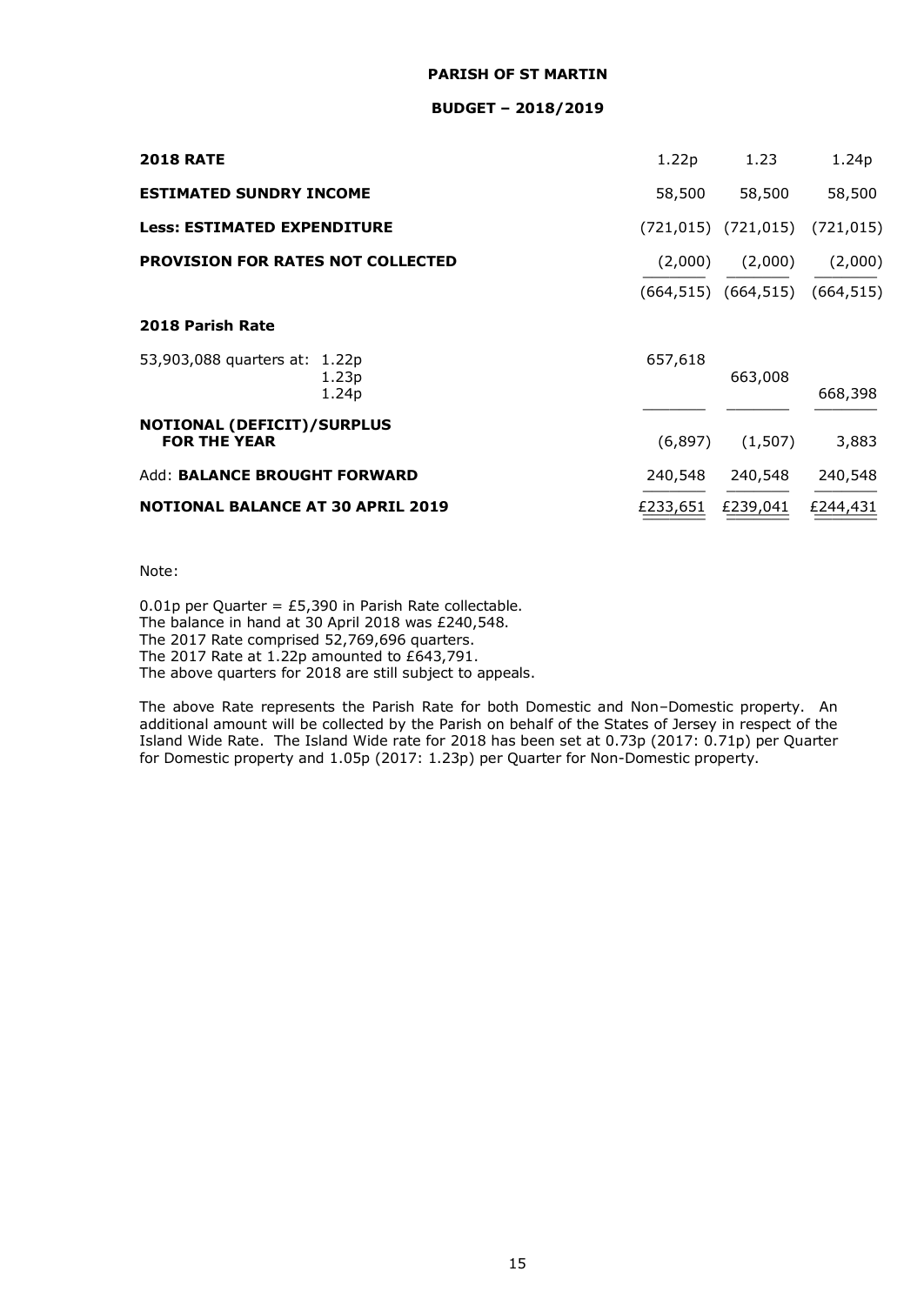### **SHELTERED HOUSING OF THE PARISH OF ST MARTIN AT 30 APRIL 2018**

| THE `H′ TRUST –                   |  |  |  |
|-----------------------------------|--|--|--|
| LE COURT CLOS (Properties 1 to 6) |  |  |  |

|                                                                |         | 2018          |                | 2017         |
|----------------------------------------------------------------|---------|---------------|----------------|--------------|
|                                                                | £       | £             | £              | £            |
| <b>ASSETS</b>                                                  |         |               |                |              |
| Debtors<br>Cash at bank                                        |         | 15<br>185,805 |                | 6<br>134,521 |
|                                                                |         |               |                |              |
|                                                                |         | 185,820       |                | 134,527      |
| <b>LIABILITIES</b>                                             |         |               |                |              |
| Creditors                                                      |         | 10            |                |              |
|                                                                |         | £185,810      |                | £134,527     |
| <b>Income</b>                                                  |         |               |                |              |
| Rents received                                                 | 59,088  |               | 57,557         |              |
| Bank interest received<br>GST refunds                          | 110     |               | 55<br>453      |              |
|                                                                | 107     |               |                |              |
|                                                                | 59,305  |               | 58,065         |              |
| <b>Expenditure</b>                                             |         |               |                |              |
| Insurance                                                      | 733     |               | 708            |              |
| Garden and landscaping<br>Maintenance and repairs              | 4,506   |               | 6,590<br>6,967 |              |
| Administration charges                                         | 1,800   |               | 1,200          |              |
| Rates payable                                                  | 897     |               | 893            |              |
| Sundry expenses                                                | 86      |               | 87             |              |
|                                                                | 8,022   |               | 16,445         |              |
| Surplus for the year                                           | 51,283  |               | 41,620         |              |
|                                                                |         |               |                |              |
| <b>ACCUMULATED NET RENTAL INCOME</b><br><b>BROUGHT FORWARD</b> | 134,527 |               | 92,907         |              |
| <b>ACCUMULATED NET RENTAL INCOME</b>                           |         |               |                |              |
| <b>CARRIED FORWARD</b>                                         |         | 185,810       |                | 134,527      |
|                                                                |         | £185,810      |                | £134,527     |